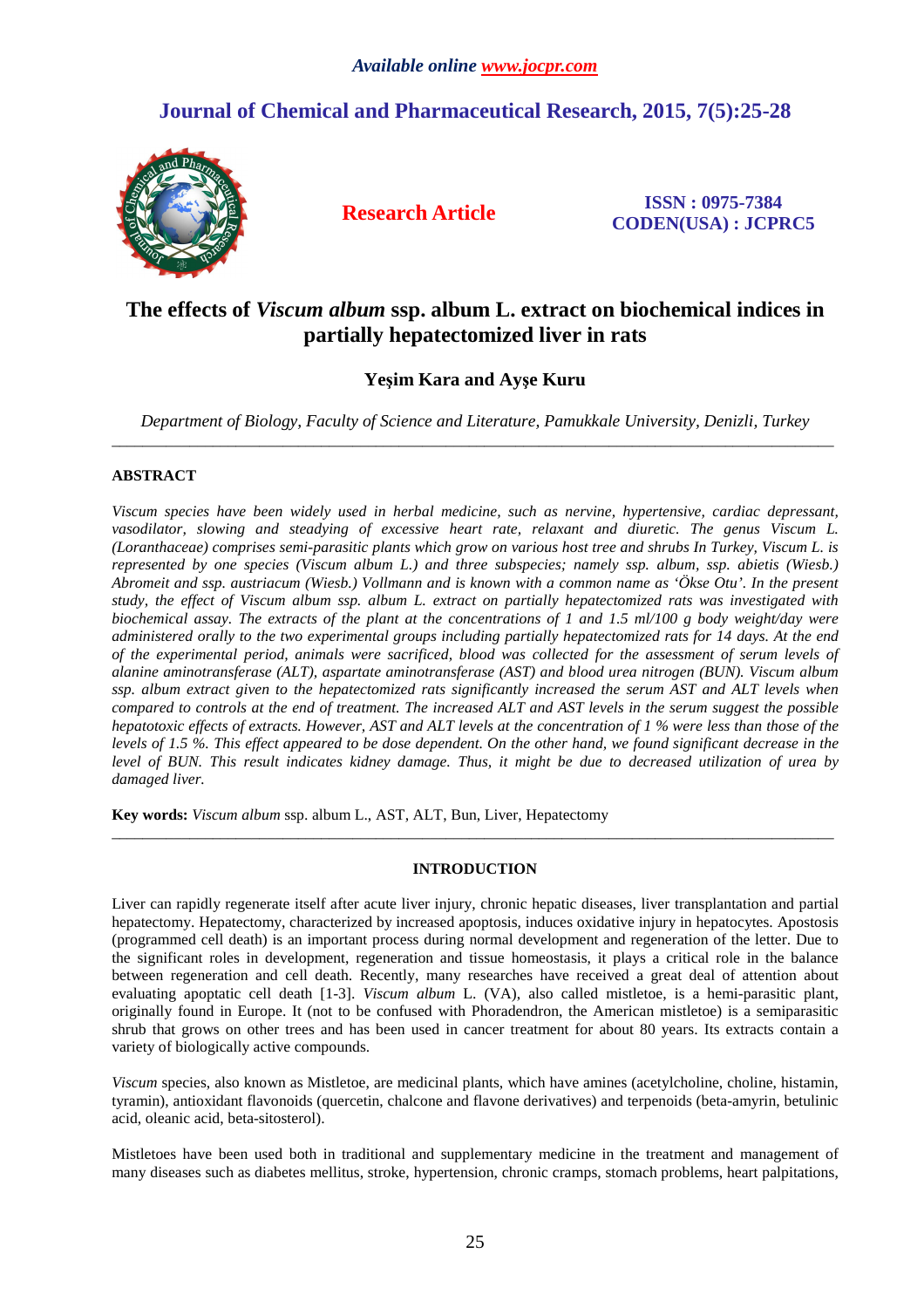difficulties in breathing and hot flushing in menopause for many years. A number of biological effects such as anticancer, antioxidant, antimicrobial, immunomodulatory and apoptosis inducing activities have been reported [4]. To date most pharmacological studies on mistletoe (*Viscum album* L.) have focused on the therapeutic properties of its polar extracts. In the past decade, there has been a great deal of interest in the use of medicinal plants for the treatment of diseases. Many researches have focused on the therapeutic properties of medicinal plants such as hepatoprotective, antioxidative, antimicrobial and gastric effects [6-7]. Furthermore, many scientific studies have been extensively carried out by using medicinal plants in liver damages [8-9].

*\_\_\_\_\_\_\_\_\_\_\_\_\_\_\_\_\_\_\_\_\_\_\_\_\_\_\_\_\_\_\_\_\_\_\_\_\_\_\_\_\_\_\_\_\_\_\_\_\_\_\_\_\_\_\_\_\_\_\_\_\_\_\_\_\_\_\_\_\_\_\_\_\_\_\_\_\_\_*

The aim of the present study was to investigate the hepatoprotective effect of *Viscum album* ssp. album extracts in the liver of partially hepatectomized rats using biochemical methods.

### **EXPERIMENTAL SECTION**

Plant material: The host plant, localities, collection time of *Viscum album* L. ssp. album from *Pyrus communis* L.(dried) are Denizli, Tavas in orchard, November 2013, respectively (Figure 1).



**Figure 1.***Viscum album* **morphology. a. Image of** *Viscum album* **growing on poplar; b. Aspect of leave; c. The flower of mistletoe; d. Stem branched; e. Adult berry containing one seed** 

**Preparation of Plant Extract**: The plants dried in the shadow for extraction. The air-dried plants were ground to fine powder and then, put in the flask with ethanol for extraction process. The flask mouth was closed with a rubber stopper to protect the extract from contacting with air. The flask was covered with aluminum foil to protect the extract from light. Then, it was placed in a shaker water bath at 55°C for 6 h. The extraction was repeated twice at same condition. These extract were filtered and the solvents were removed in vacuum by a rotary evaporator at 42- 49°C. The water in each extract was frozen in freeze-drying machine and then drawn out. Two different concentrations of the extract were prepared: 0.5% and 1%.

**Treatment of Animals**: Male albino rats, weighing approximately 150-200 g, were obtained from the Pamukkale University, Faculty of Medicine, Experimental Research Center, Denizli, Turkey. The animals were allocated into three groups with three rats in each group. Before the experimental period, 50% partial hepatectomy was performed under anesthesia by removing the left lateral lobe from all the groups. After the experimental period, the animals were sacrificed under anesthesia, and blood samples were collected for the biochemical assays

Group I: Control animals received normal rat diet and water, ad libitum (free-feeding). Group II: The plant extract at concentration of 1 was given orallyfor 2 weeks. Group III: The plant extract at concentration of 1.5 was given orally for 2 weeks.

**Biochemical Assays**: Blood samples were taken by cardiac venipuncture at the end of two weeks after the initial treatment. Then, they were centrifuged at 1000 rpm for 10 minutes to collect serum and were stored at -20 ºC.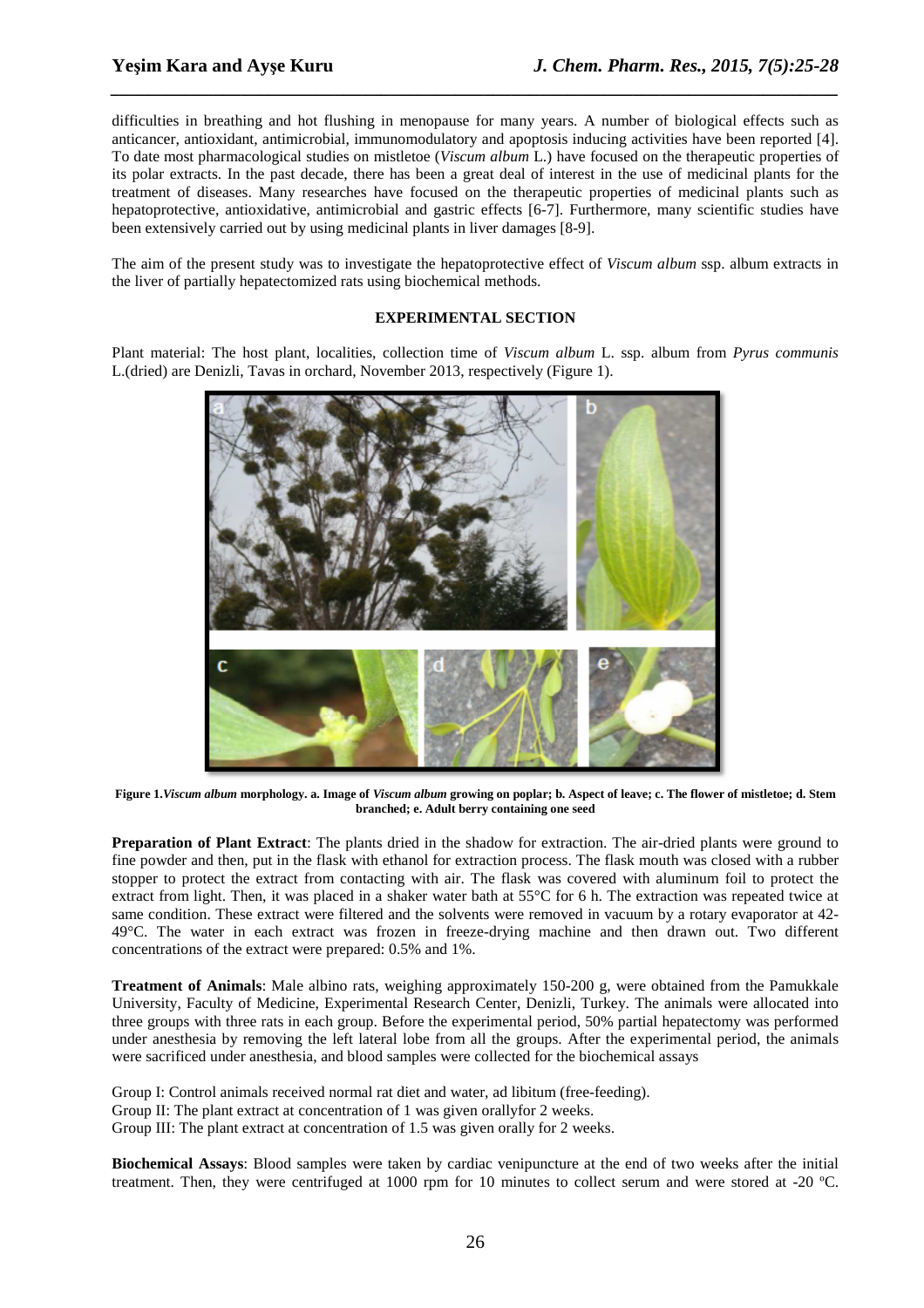Aspartate aminotransferase (AST) and alanine aminotransferase (ALT) were measured for the determination of liver function while blood urea nitrogen (BUN) was measured for the determination of kidney function. The biochemical results of statistical analyses were evaluated using in SPSS 15.0 program.

*\_\_\_\_\_\_\_\_\_\_\_\_\_\_\_\_\_\_\_\_\_\_\_\_\_\_\_\_\_\_\_\_\_\_\_\_\_\_\_\_\_\_\_\_\_\_\_\_\_\_\_\_\_\_\_\_\_\_\_\_\_\_\_\_\_\_\_\_\_\_\_\_\_\_\_\_\_\_*

#### **RESULTS AND DISCUSSION**

Table 1 gives the mean serum AST, ALT and BUN levels for 2 weeks in all groups. *V. album* ssp. album extract given to the hepatectomized rats significantly increased the serum AST and ALT levels when compared to controls at the end of treatment. The increased ALT and AST levels in the serum suggest the possible hepatotoxic effects of extracts. However, AST and ALT levels at the concentration of 1% were less than those of the levels of 1.5%. This effect appeared to be dose dependent (Figure 2). On the other hand, we found significant decrease in the level of BUN. This result indicates kidney damage. Thus, it might be due to decreased utilization of urea by damaged liver. Little information is available in the literature on the effect of *Viscum album* on hepatic injury. Two recent studies done in patients with chronic hepatitis C, treated with a mistletoe preparation as monotherapy for 1 year, reported a significant improvement in elevated transaminases [10]. In a previous study suggests that mistletoe preparations may be a useful therapeutic intervention for patients with chronic liver disease. The mechanism(s) by which *Viscum album* modulates hepatic inflammation remains, however, unclear. The release of aminotransferases into the plasma was increased, indicating a increase in the severity of liver damage. Aminotransferases are sensitive indicators of liver-cell injury and are released into the blood in increasing amounts whenever the liver cell membrane is damaged [11]. In vitro, at very low concentrations (0.17-1ng). Mistletoe extract is highly cytotoxic to many solid and hematological malignancies. The aim of this in-vitro study was the assessment of three commercially available extracts from mistletoe (*Viscum album* L.) grown on ash tree (Abnobaviscum® Fraxini 20 mg), on for (Abnobaviscum® Abietis 20 mg), and on pine (Abnobaviscum® Pini 20 mg) for their potential to interfere with drug metabolism according to current guidelines for in vitro screening of drug–drug interactions [12]. In central Europe, extracts of *Viscum album* [L.] (VAL) are registered for parenteral use and are widely used in adjuvant and palliative cancer therapy, alone or in addition to conventional therapies. The unfavourable side-effects of late-stage pancreatic cancer treatments call for non-toxic and effective therapeutic approaches. They compared the overall survival (OS) of patients receiving an extract of *Viscum album* L. (VAL) or no antineoplastic therapy [13]. The impact on Korean mistleto electin II liver cancer cells. In a study that investigated and mechanisms, although not known exactly from the P-53Thelectin II with an independent mechanism to lower thetelomerase activity and cell.

It was observed that leads to apoptosis [14-15]. Clastogenecity activity was evaluated by studying micronuclei formation in polychromatic erythrocyte cells in bone marrow. Plasma levels of gamma-glutamyl transferase (γ-GT), Alanine aminotransferase (ALT), Aspartate aminotransferase(AST) and Alanine aminotransferase(ALP) compared to the negative control. The results suggest that pretreatmentof rats with either garlic or Viscum album extracts reduced the elevated plasma levels of liver enzymes and clastogenicity induced by sodium arsenite in rats [16].Urea is primarily produced in the liver and secreted by the kidneys. Urea is the major end product of protein catabolism in animals. It is the primary vehicle for removal of toxic ammonia from the body. Urea determination is very useful for the medical clinician to assess kidney function of patients. In general, increased urea levels are associated with nephritis, renal ischemia, urinary tract obstruction, and certain extrarenal diseases, e.g., congestive heart failure, liver diseases and diabetes. Decreased levels indicate acute hepatic insufficiency or may result from over-vigorous parenteral fluid therapy. Increase in BUN level indicates kidney damage but in our study no kidney damage was observed on post-mortem examination. Thus, it might be due to decreased utilization of urea by damaged liver. Our findings pointed out the risk of increased lipid peroxidation, hepatic and renal damage due to long term use of opioids, especially morphine.

|  |  |  |  | Table I. Serum AST, ALT and BUN levels of 2 weeks in partially hepatectomized rats |
|--|--|--|--|------------------------------------------------------------------------------------|
|--|--|--|--|------------------------------------------------------------------------------------|

| <b>Groups</b> |      | <b>AST (IU/I)</b> | <b>ALT (IU/I)</b> | BUN(mg/dL)     |
|---------------|------|-------------------|-------------------|----------------|
| Control       |      | 124.26+24.04      | $82.76 + 7.16$    | $61.26 + 0.39$ |
|               | 1%   | $125.46 + 14.05$  | $83.06 + 0.08$    | $61.08 + 0.12$ |
| Experimentals | 1.5% | 129.86+24.21      | $86.86 + 0.23$    | $46.03+0.31$   |

#### **Acknowledgements**

This article was presented as poster at International Conference Plant cell biology and biotechnology, Minsk, Belarus, Belarusian state University.

#### **REFERENCES**

[1] M Fátıma; G Klingbeil;CA Flávıa;R Luız; S Patrıcıa; B Monıca; V Rodrıgo; Rodrıgues ;S Décıo; Jr Pinto, *Oncology Reports*., **2013**, 30, 2316-2322.

[2] DD Orhan; M Aslan; N Sendogdu;F Ergun; E Yesilada*; J Ethnopharmacol*., **2005**, 98, 95-102.